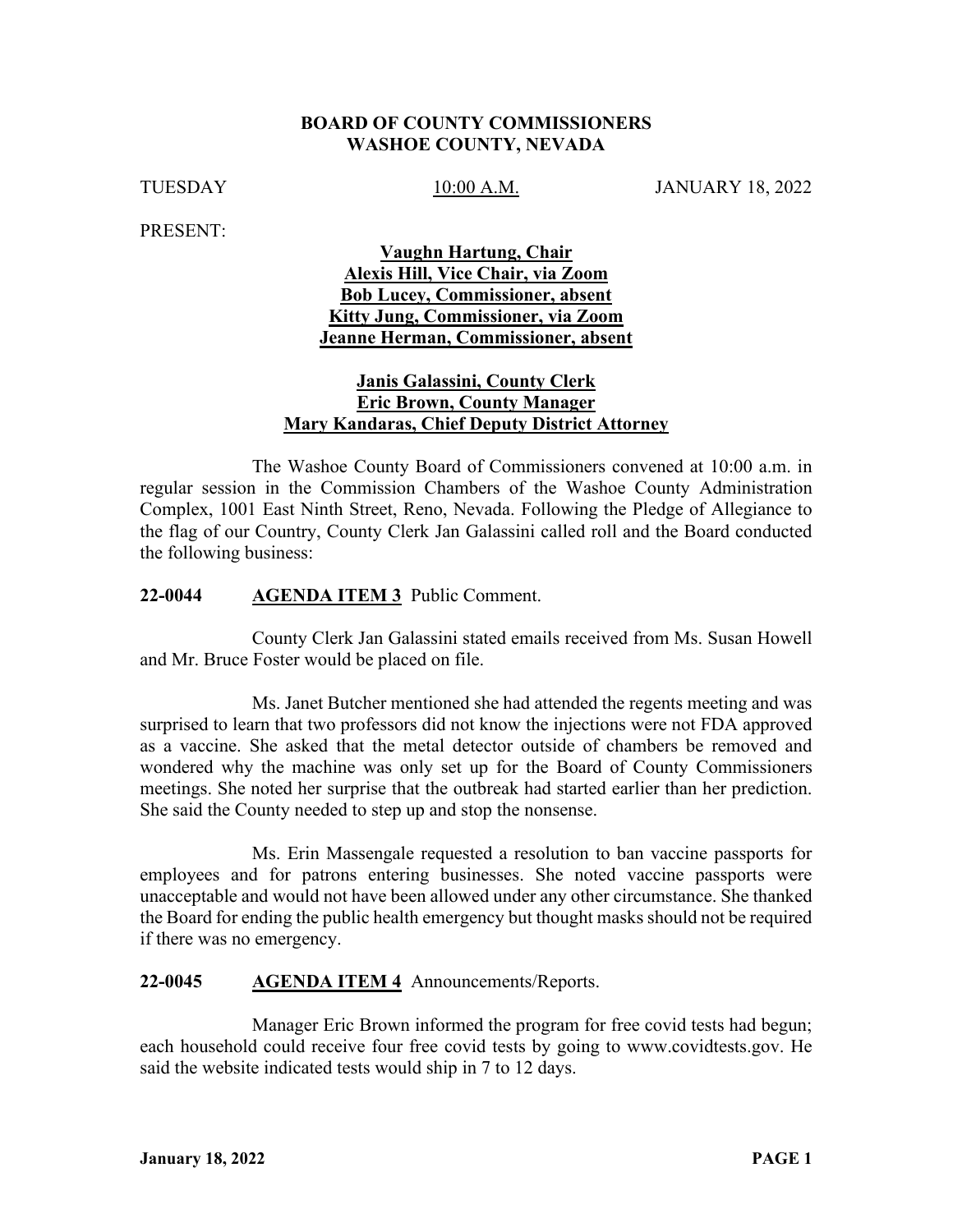Chair Hartung requested the Board draft and vote on a letter regarding the advanced signal warning systems on Pyramid Highway.

| 22-0046 | <b>AGENDA ITEM 5</b> Presentation by HR of certificates honoring the<br>following Washoe County employees who have completed essential<br>employee development courses and employees who have completed the<br>Management Development Pilot Program--Human Resources<br>Certificates will be sent to the employees. |
|---------|---------------------------------------------------------------------------------------------------------------------------------------------------------------------------------------------------------------------------------------------------------------------------------------------------------------------|
|         | Excellence in Public Service Certificate Programs<br>Biridiana Chaidez, Office Assistant II, Health, Essentials of Personal<br>Effectiveness                                                                                                                                                                        |
|         | Salina Eastwood, Sheriff Support Specialist Supervisor, WCSO, Essentials<br>of Management Development                                                                                                                                                                                                               |
|         | Nicole Hansen, Animal Services Dispatcher, Animal Services, Essentials of<br><b>Management Development</b>                                                                                                                                                                                                          |
|         | Kristie Harmon, Senior Benefits Specialist, Human Resources, Essentials<br>of Management Development                                                                                                                                                                                                                |
|         | Cristina Hernandez, Pretrial Services Officer III, District Court, Essentials<br>of Management Development                                                                                                                                                                                                          |
|         | Virginia McDonald, Office Assistant II, Health, Essentials of Personal<br>Effectiveness                                                                                                                                                                                                                             |
|         | Victoria Nicolson-Hornblower, Public Health Nurse Supervisor, Health,<br><b>Essentials of Management Development</b>                                                                                                                                                                                                |
|         | Samantha Pfisterer, Court Clerk, Reno Justice Court, Essentials of High<br>Performing Teams                                                                                                                                                                                                                         |
|         | Tamara Pierce, Family Support Supervisor, District Attorney, Essentials of<br><b>Management Development</b>                                                                                                                                                                                                         |
|         | Janet Prestipino, Legal Secretary Supervisor, District Attorney, Essentials<br>of Management Development                                                                                                                                                                                                            |
|         | Zulma Reyes, Legal Secretary, Public Defender, Essentials of Management<br>Development                                                                                                                                                                                                                              |
|         | Joseph Saiz, Division Director, Juvenile Services, Essentials<br>of<br><b>Management Development</b>                                                                                                                                                                                                                |
|         | Brandon Smith, Unit Manager, District Court, Essentials of SAP for<br><b>Financial Staff</b>                                                                                                                                                                                                                        |
|         | Management Development Pilot Program<br>John Arrascada, Public Defender, Public Defender's Office                                                                                                                                                                                                                   |
|         | Katherine Callahan, Assistant Medical Examiner, Medical Examiner's<br>Office                                                                                                                                                                                                                                        |
|         | Julie Dial, Administrative Supervisor, WCSO<br>Margaret Ford, Legal Secretary Supervisor, District Attorney's Office<br>Carinne Glines, Administrative Assistant II, Public Defender's Office<br>Jessica Goicoechea-Parise, Mental Health Counselor Supervisor, Human                                               |

Services Agency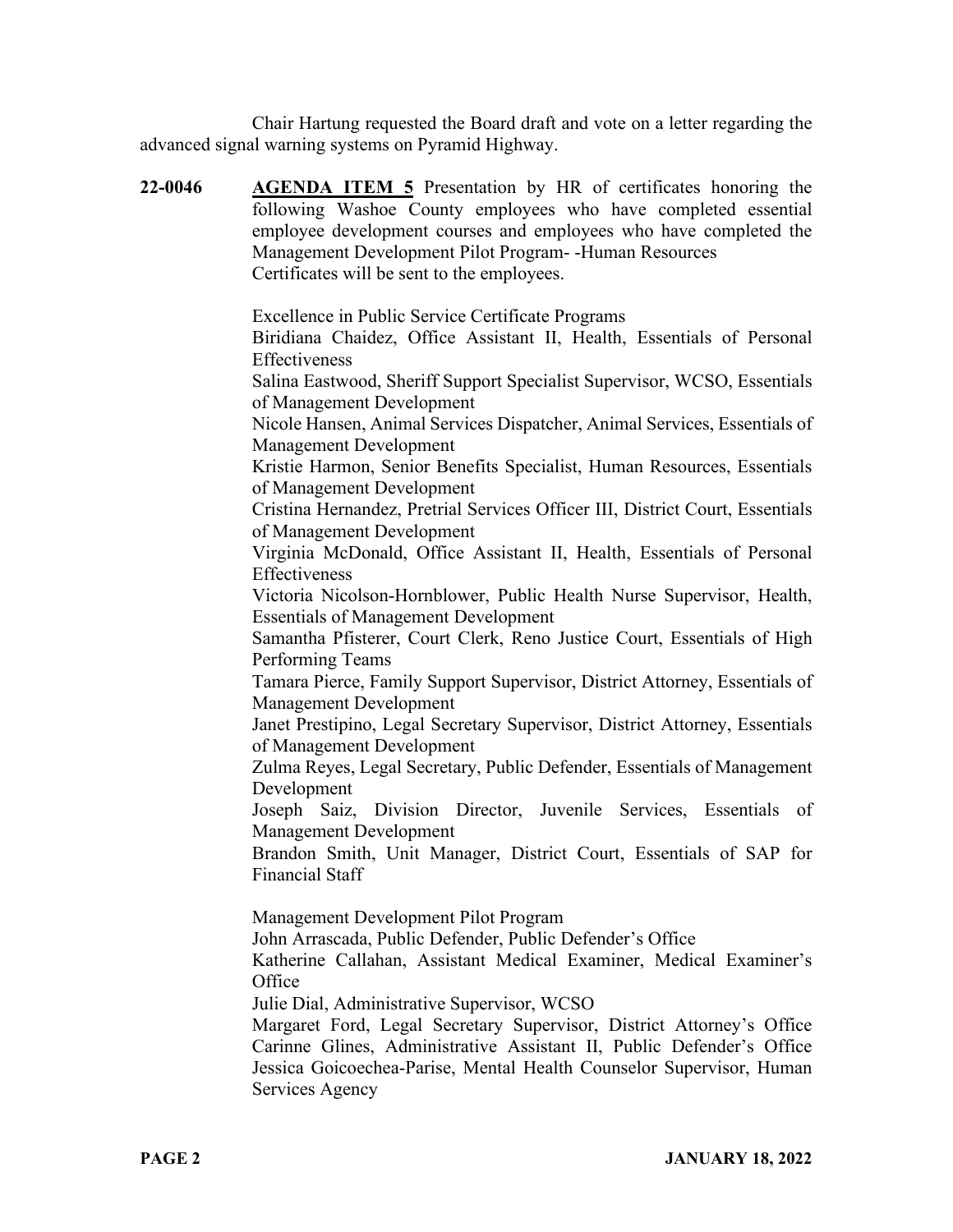Reginald Greer, Chief Deputy Recorder, Recorder's Office Jessica Gutierrez, Human Resources Analyst II, Human Resources Elizabeth Jourdin, Organizational Effectiveness Manager, Human **Resources** Joshua Kautz, Alternative Sentencing Sergeant, Alternative Sentencing David Kelly, Environmental Health Specialists Supervisor, Health District Ariel Lester, Permit Services Coordinator, Community Services Department Heidi Mittelstaedt-Nelson, Animal Services Field Supervisor, Animal **Services** Mark Stewart, Purchasing and Contracts Manager, Finance Francisco Vega, Division Director Air Quality Management, Health District James Wood, Technology Project Coordinator, Technology Services

Chair Hartung congratulated employees on their achievements and expressed his gratitude for the time employees put in to better themselves and the County.

There was no public comment or action taken on this item.

## **CONSENT AGENDA ITEMS** – **6A1 THROUGH 6C1**

- **22-0047 6A1** Acknowledge the communications and reports received by the Clerk on behalf of the Board of County Commissioners, including the following categories: Communications; Monthly Statements/Reports; and Annual Statements/Reports. Clerk. (All Commission Districts.)
- **22-0048 6B1** Recommendation to approve, pursuant to NRS 244.1505, Commission District Special Fund disbursement in the amount of [\$1,000] for Fiscal Year 2021-2022; District 1 Commissioner Alexis Hill recommends a [\$1,000] grant to the Office of the Washoe County Recorder -- a government entity -- to offset recording fees for the recording of a Declaration of Removal of Discriminatory Restriction for 23 homeowners with the purpose of disavowing racist language contained in property records; approve Resolution necessary for same; and direct the Comptroller's Office to make necessary net zero cross fund and/or cross function budget appropriation transfers. Manager's Office. (Commission District 1.)
- **22-0049 6C1** Recommendation to: (1) acknowledge various items donated totaling an estimated market value of [\$20,250.00]; and (2) accept donations from various donors to Washoe County Human Services Agency Child Protective Services Fund to support welfare activities in the amount of [\$20,295.00] retroactive for the period October 16, 2021 through December 25, 2021; and direct the Comptroller's Office to make the necessary budget amendments. Human Services Agency. (All Commission Districts.)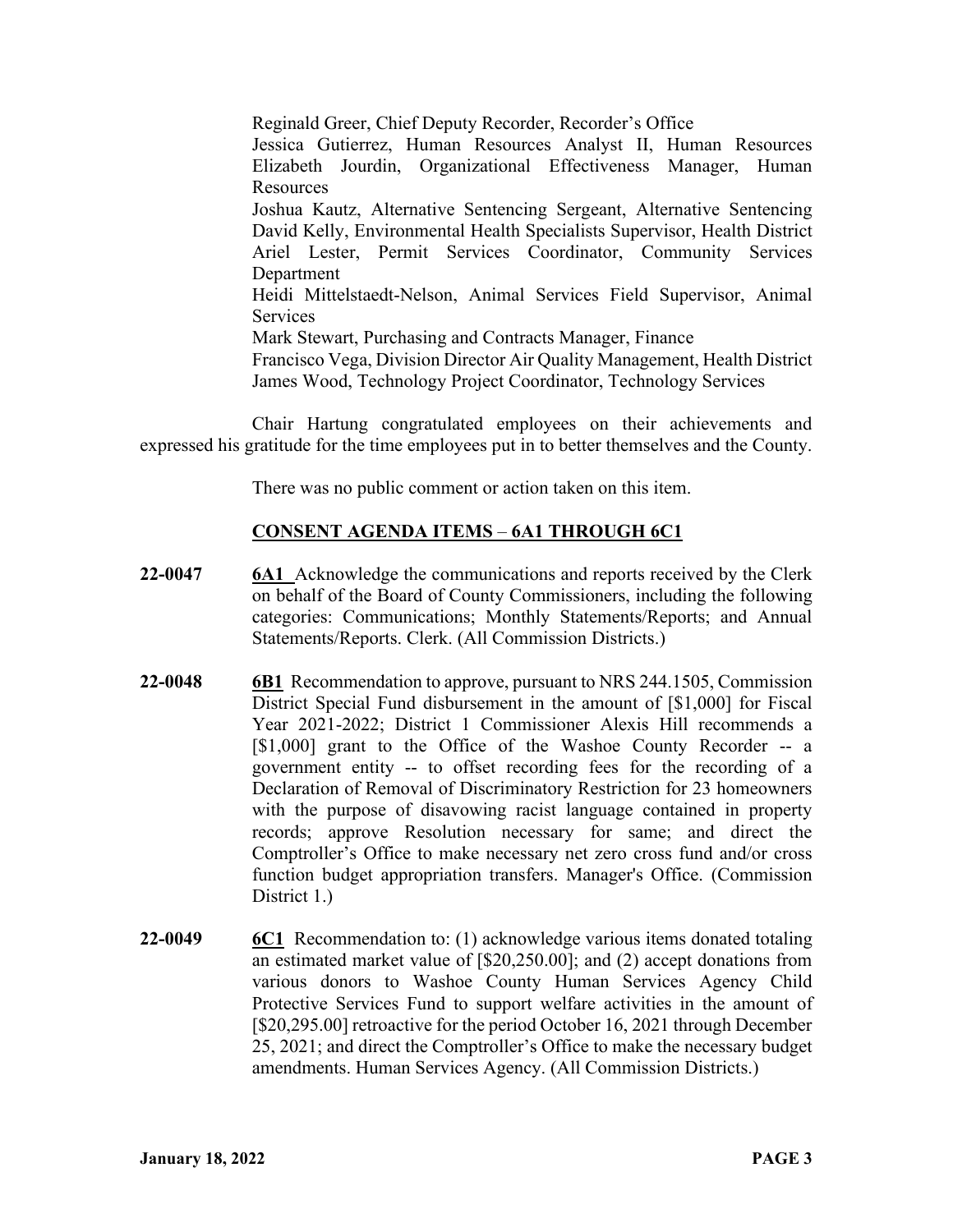Chair Hartung noted Agenda Item 6B1 and thanked Vice Chair Hill for her

donation.

Commissioner Hill informed she would be working with the Recorder's office to improve the process. She was researching whether a change to the procedure could be made during the legislative session. She said the discriminatory language was a problem in older neighborhoods and noted Recorder Kalie Work's dedication to the project. She hoped citizens would take advantage of removing discriminatory language without having to pay fees.

Chair Hartung asked Chief Deputy District Attorney Mary Kandaras if the Recorder's office fees could be waived for citizens who wanted the language struck from their deeds.

Attorney Kandaras responded the fees were statutory and affirmed Vice Chair Hill's solution was appropriate.

Regarding Agenda Item 6C1, Chair Hartung expressed his gratitude to the various donors.

Commissioner Jung expressed her support for Vice Chair Hill's initiative and requested a future agenda item for her discretionary funds in the amount of \$1,000 to assist homeowners. She believed Vice Chair Hill and Recorder Work would be successful in their pursuit to change the statute.

There was no response to the call for public comment on the Consent Agenda Items listed above.

On motion by Commissioner Jung, seconded by Vice Chair Hill, which motion duly carried on a 3-0 vote with Commissioners Lucey and Herman absent, it was ordered that Consent Agenda Items 6A1 through 6C1 be approved. Any and all Resolutions or Interlocal Agreements pertinent to Consent Agenda Items 6A1 through 6C1 are attached hereto and made a part of the minutes thereof.

# **22-0050 AGENDA ITEM 7** Public Comment.

Ms. Janet Butcher said she was informed there were issues with people signing up to be poll workers at the Registrar of Voter's office. She relayed a story about her daughter, an immunocompromised transplant patient, who had to take a leave of absence from her job because she got sick after getting the vaccine. She thought the vaccine and masks should be a choice. She opined the tests were not accurate and common sense should be used.

Ms. Erin Massengale commented testing did not differentiate between the regular flu and Covid-19. She thought testing was a waste of taxpayer funds and asked the Board to end discussions regarding testing. She said she would like to make being sick a